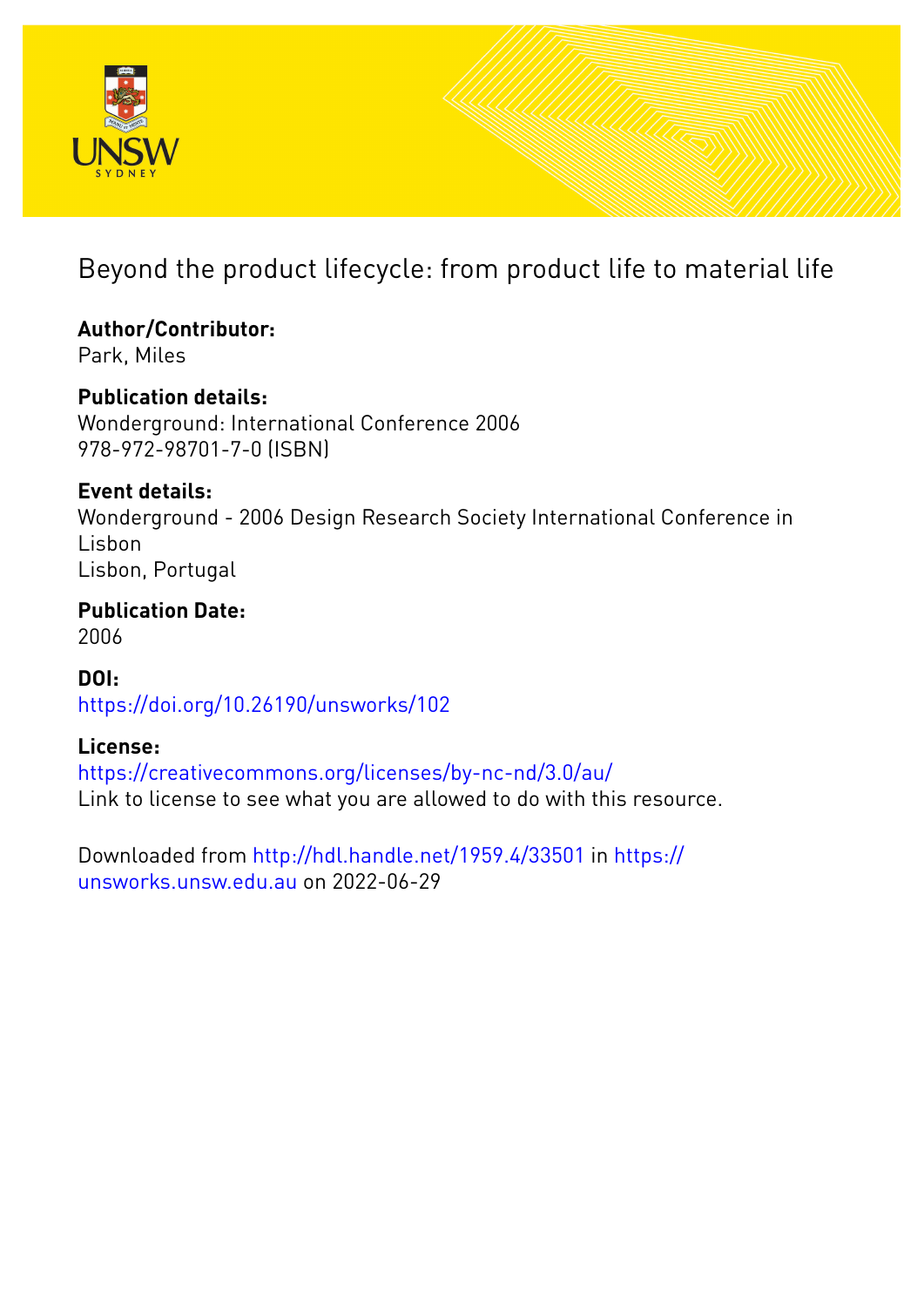# **Wonderground 2006 Design Research Society**

International Conference in Lisbon

# **Beyond the product lifecycle: from product life to material life**

# **Abstract**

The concept of Sustainable Consumption and Production (SCP) is of increasing interest to government, industry and researchers. Strategies and actions to improve product lifespans is just one of many contributions that design is investigating as a part of the SCP agenda. Drawing examples from the consumer electronics sector, this paper considers the likely effectiveness of product lifespan strategies to mitigate environmental and social impacts. It argues that behavioural and structural obstacles, which lay behind product obsolescence, can undermine design for product lifespan strategies. By shifting emphasis from design for product life to design for material life, many of these behavioural and structural obstacles could be avoided. The imperative shifts from prolonging product life to prolonging material life (the stuff from which products are made of), in the consumption production economy. This can be achieved, in part, by building new alliances with the growing de-manufacturing sector opening up new possibilities for design innovation. Material lifespan strategies are surveyed with specific reference to the consumer electronics sector. Design for material life could effectively tackle escalating consumption, especially in fast growing sectors such as consumer electronics goods.

# **Keywords**

- design and sustainability
- sustainable consumption
- sustainable production-consumption<br>• sustainable system innovations
- sustainable system innovations
- product lifespans

**Author** Miles Park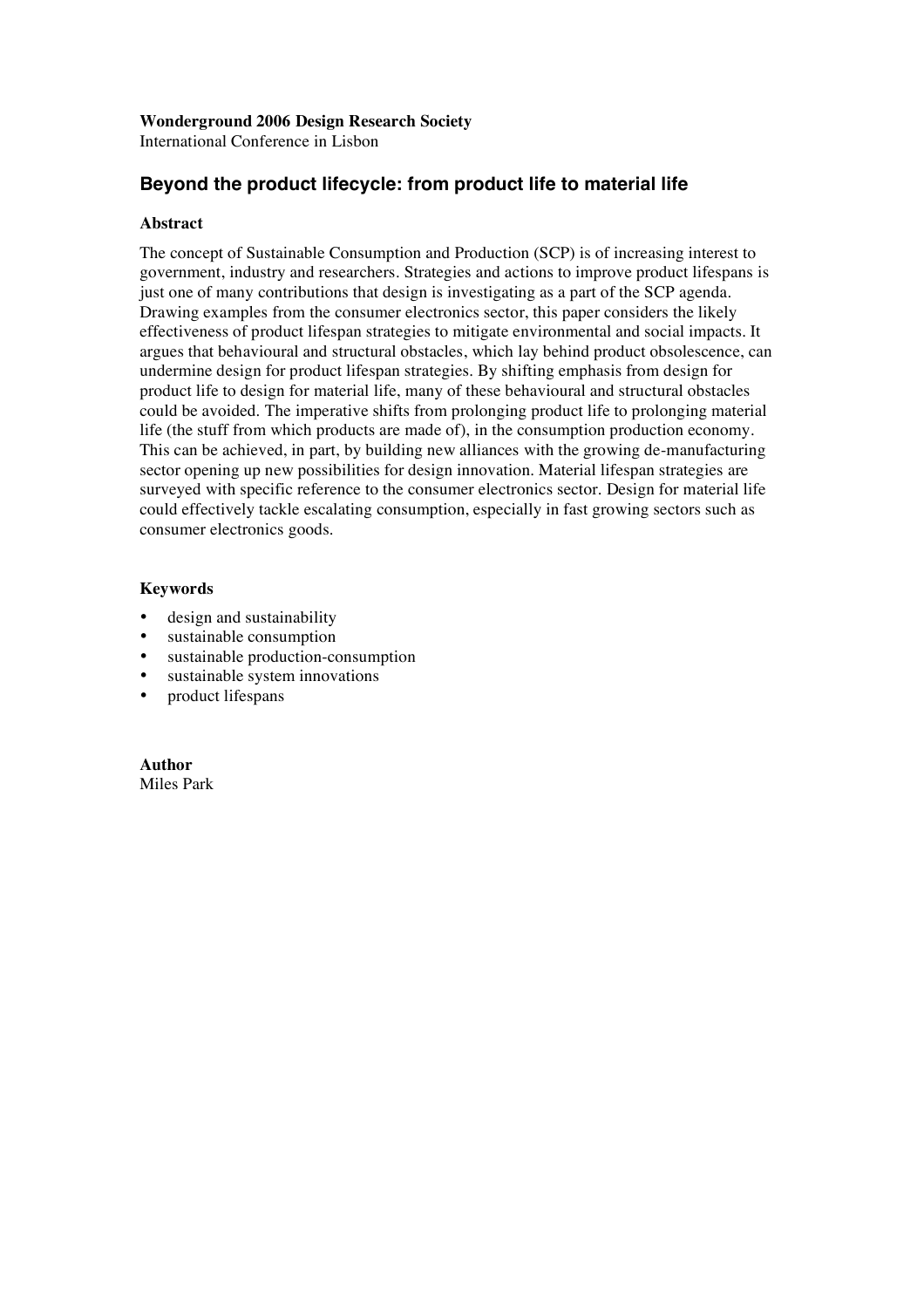# **Beyond the product lifecycle: from product life to material life**

# **1.0 Introduction**

Despite growing interest and knowledge in design for product lifespans (Van Hinte, 1997, Park, 2003, Cooper, 2005, Van Ness, 2003), design solutions that address sustainable consumption and production (SCP) remain allusive. Rapidly increasing consumption and shortening product lifespans contribute to significant environmental and social impacts. Much of the effort in tackling such impacts has focused upon improving production efficiencies and reducing waste. However, the bit in the middle, consumption, is often overlooked. Designers and advocates for sustainability have, in the past, poorly understood the complex behavioural and structural issues behind our consumer culture. Leading to little integration or coordination to harmonise efforts to mitigate impacts throughout the entire product lifecycle – from cradle to grave. Strategies and actions to improve product lifespans is just one of many contributions that design is investigating as a part of the SCP agenda. Consideration for product life is a well established part of the eco-design repertoire available for designers (Tischner, 2000, Lewis, et al, 2001, Envirowise, 2004). We now have a good general understanding of the many diverse factors that lie behind product obsolescence, as well as a toolbox of useful product lifespans strategies.

But, how effective are these strategies? Material consumption continues to soar in most consumer product sectors, contributing to an overall pattern of unsustainable consumption and production. This paper considers the likely effectiveness of product lifespan strategies to mitigate environmental and social impacts. With examples drawn from the consumer electronics sector it is argued that technological, behavioural and structural obstacles, that lay behind product obsolescence, can undermine any product design lifespan strategies. By shifting emphasis from product life to material life (the stuff from which products are made of), many of these technological, behavioural and structural obstacles could be avoided. This approach opens up new possibilities for design innovation that could effectively tackle escalating consumption, especially in fast growing sectors such as consumer electronics goods.

# **2.0 Consumer electronics**

This sector is of particular interest when discussing sustainable consumption. Consumer electronics now encompass a diverse and growing range of goods - from PCs to "throwaway" electric toothbrushes. Particular attributes of this sector include:

- Technological innovation, the proliferation of electronic communication networks and the dramatic reductions in cost drive consumption in this fast moving sector.
- There is a strong correlation between product lifespans and technological change (OECD, 2002)
- Consumers' perceptions have shifted from seeing such products not as durables but as consumables (Cooper & Mayers, 2000)
- Migration of electronics into new sectors: The increasing integration of electronics into traditional non-electrical goods. Everything from toothbrushes to pepper mills have now been transformed into electronic devices
- Novelty, fashion and short-term functionality are features of the increasing ephemeral nature of many of these products
- The DNA of consumer electronics, with their complex inventory of components, subassemblies and material alloys pose, at end-of-life, significant environmental impacts - far greater than many other categories of consumer goods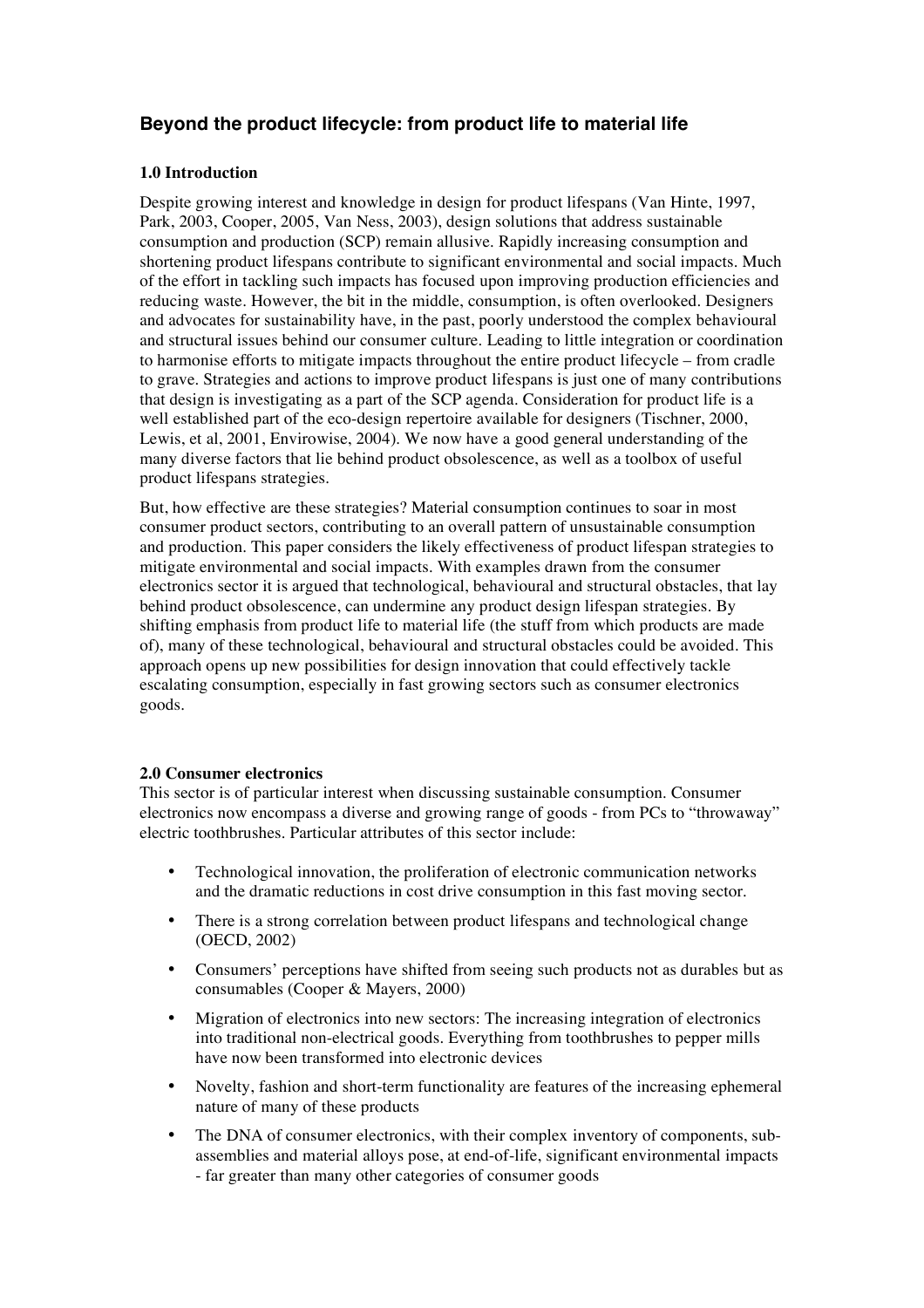• Waste in this sector is growing - Each year 2 million working PCs are dumped in the UK (Wastewatch, 2005), a pattern that is increasingly mirrored worldwide as computer networks proliferate. In the UK alone 15 million mobile phones are discarded each year while only 4% are recycled (David, 2005)

# **3.0 The challenge for design**

Designers have been identified as key stakeholder in determining product lifespans. This debate also highlights the limited power of designers to effect change (Cooper, 2005). Despite the many possible product lifespan strategies available, their effectiveness is unknown (van Ness, 2003). Even within the consumer electronic goods, there is a huge variation as to what may be an appropriate and effective response to product obsolescence. Of the strategies available, many may be rendered ineffective due to a range of behavioural and structural (systems) factors. Behavioural aspects of consumption are a particularly challenge and have been poorly understood by designers and advocates for sustainability (Jackson & Michaelis, 2004). The dynamics of markets and technology, the backbone of our consumption production economy, are equally inadequately dealt with. The consumer electronics sector, in particular, highlights the challenges for product lifespan strategies.

# **3.1 Technological change**

Despite the environmental benefits that often result because of technological change, such change can also lead to significant levels of technological obsolescence. Product lifespan strategies are able to deal, to some extent, with technological change. However, where there are step changes in technology, for instance the migration from CRT (cathode ray tube) televisions and monitors to LCD (liquid crystal display), there is little incentive or desire to consider extending product life. Curiously, the market for LCD is about to make way for yet another technology, SED (surface-conduction electron-emitter display). The technology promises thinner screen panels, lower energy consumption than LCDs, and over time lower prices (SHM, 2006).

# **3.2 Competition, price and marketing**

Cost factors, ownership, repair and replacement, are extremely important, if not the most singly important factor in determining product life (Bayus, 1988). Consumer electronics have experienced incessant price erosion for many years. The price ratio between costs of repair and cost of replacement has dramatically reversed over the last twenty years. For example, the replacement of a worn print head on a dot matrix printer was found to be more expensive than the replacement of the entire printer. Days to earn the cost of a TV set (based upon average gross weekly earnings) have dropped from 44 days in 1962 to 2.5 days in 2000 (ABN cited in Choice, 2001).

# **3.3 Rapidly emerging new markets**

Put simply, demand overrides efficiency (Scherhorn, 2004). In the case of rapidly industrialising countries such as China and India, the demand for consumer goods overrides the likely effectiveness of product lifespan actions in mature markets. In mature and highly competitive markets advertising and marketing play an influential role in promoting consumption. Technical novelty is a hallmark of this sector.

# **3.4 Consumer behaviour**

Human propensity for novel and new products is a function of meeting our social and psychological needs. The importance of the symbolic role of consumer goods, social and psychological identity, cultural and social values, institutional structures and dynamics of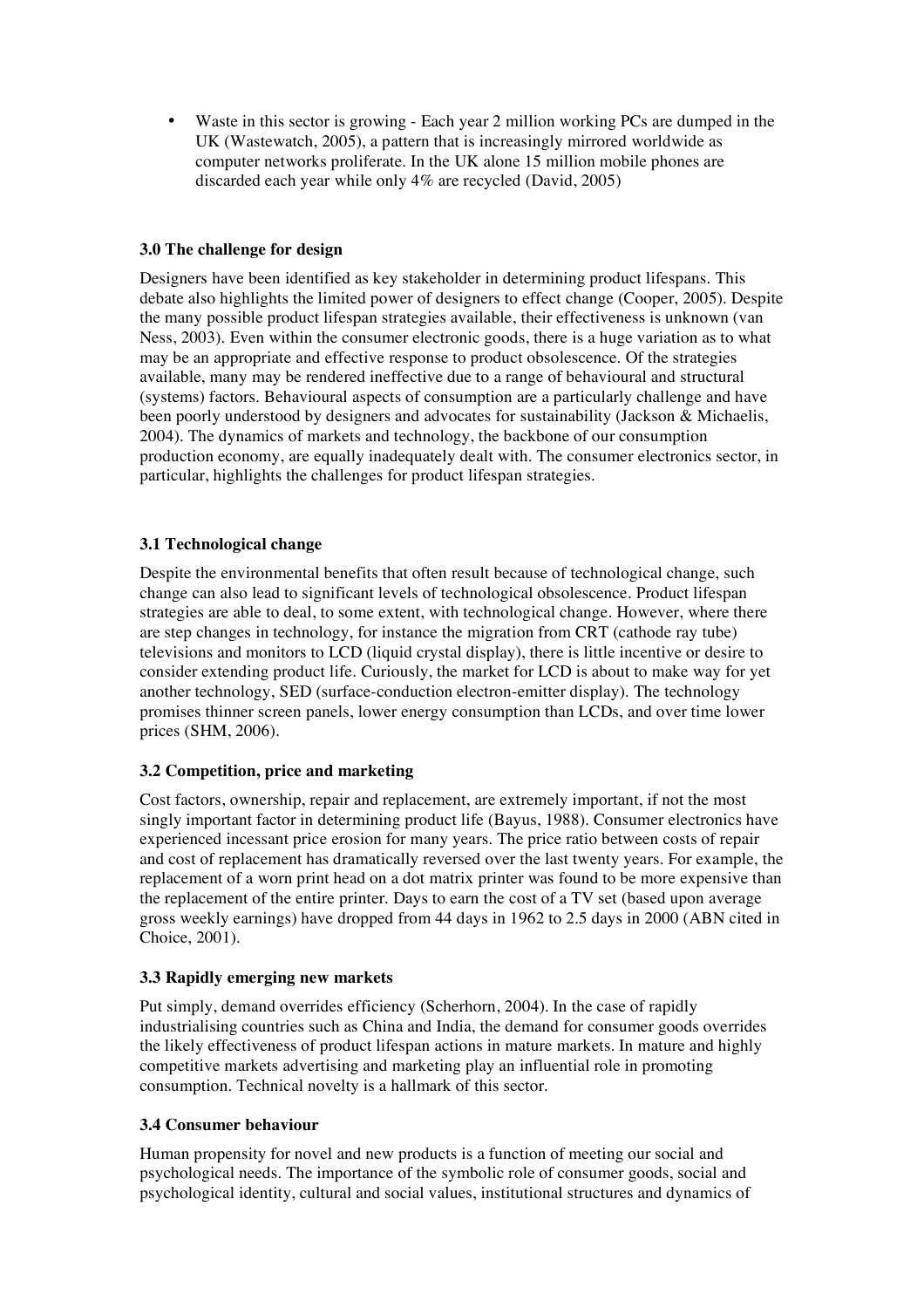consumer lock-in are important but often poorly understood by product designers (Jackson & Michaelis, 2004).

#### **3.5 Extend producer responsibility**

Attempts to reduce the amount of electrical consumer goods waste through regulatory instruments, such as WEEE, have so far had little impact upon design. Delays in implementation and mixed messages from the UK government have only compounded confusion about WEEE, delaying opportunities for design (Hill, 2005).

#### **4.0 Shifting priorities: materials not product lifespans**

Many of the behavioural and systemic issues outlined above could also equally apply to other consumer product sectors. The enormity of many of these issues is a serious challenge for any product lifespan strategy to overcome. By considering, not just product lifespans but also material life (within products), many of these issues could be circumvented. Material lifespan strategies avoid direct confrontation with many of the socio/psychological and economic aspects of consumption - by maintaining materials in the consumption-production loop. The task shifts, from trying to engage with these complex matters that can undermine product lifespan strategies, to designing products that enable efficient and economic recovery of materials, components and/or sub-assemblies - at end-of-life. In fast moving consumer sectors, such as consumer electronics, this may be the most effective way to address consumption. If product materials can be efficiently and economically cycled back into the manufacturing stream then impacts could be minimised.

### **5.0 Beyond the recycling agenda**

Much of what passes as recycling is essentially just capturing materials at end of life - little emphasis is placed upon re-use. The inefficiency and low quality of recovered materials prevents market pull for these recyclates back into the production stream (Hill, 2005). When these recyclates are redeployed back into the production stream they are often down-cycled into lower grade or inferior products. In their book *Cradle to Cradle,* William McDonough and Michael Braungart (2002) articulate a systems model of maintaining technical nutrients (materials) in a closed loop consumption-production economy. Technical nutrients are defined as synthetic materials (metals and polymers), which are the DNA of consumer electronic products. If recovery of materials is efficient and effective, resulting in high-grade of purity at competitive market prices, then they can be cycled back into the manufacturing stream without significant adjustment to the economics and logistics of manufacturing.

#### **6.0 New opportunities**

Design for material lifespans offers new opportunities for design innovation. With the currently evolving regulatory framework on extended producer responsibility (eg, WEEE) coupled with UK government targets on waste reduction, governance for material lifespan innovation is falling into place. Along with the shift of manufacturing to China, the UK product design sector has an opportunity to further redefine its relationship with industry. Many UK product design consultancies have already repositioned themselves, becoming far less concerned with issues of production and more with that of strategic marketing initiatives. As manufacturing continues to decline, design expertise could be developed in the emerging de-manufacturing sector. Product design has an important role to play in improving yields, purity and economic efficiency of materials (recovered from products). Some Japanese manufactures are gaining valuable experience in the design of products for de-manufacture by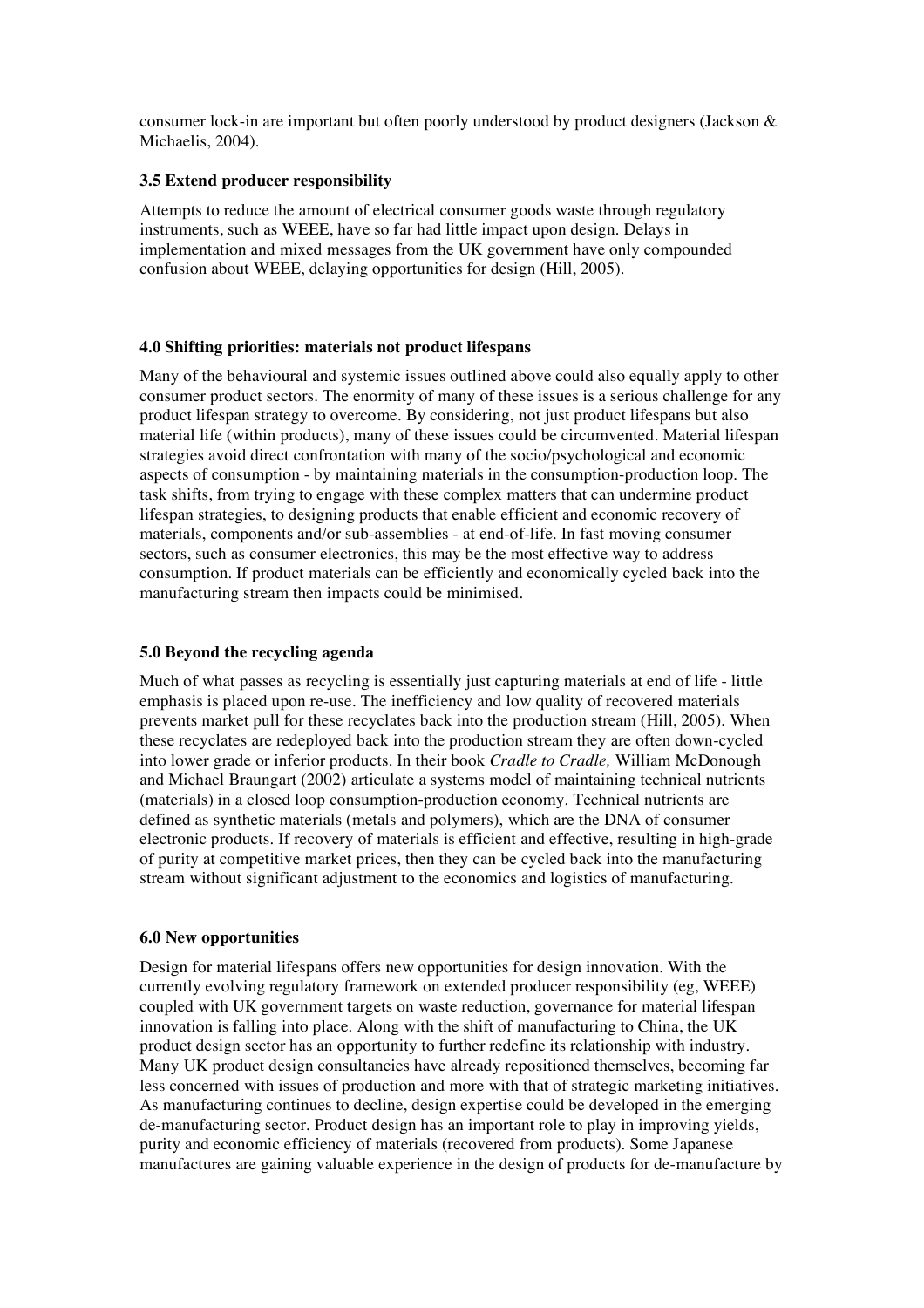sending new products to recycling facilities. Information is fed back to the design teams to refine assembly and materials options (Envirowise, 2004).

# **6.1 Design strategies for material life**

The table below summarises a range of strategies for material life.

| <b>Materials lifespan action</b>       |           |                                   | <b>Description</b>                                                                                                                                                                                                                                                                                                                                                                                                                                                                                   |
|----------------------------------------|-----------|-----------------------------------|------------------------------------------------------------------------------------------------------------------------------------------------------------------------------------------------------------------------------------------------------------------------------------------------------------------------------------------------------------------------------------------------------------------------------------------------------------------------------------------------------|
| Product design                         | $\bullet$ | Material selection                | Reduce mix of materials, avoid contamination Metals are more<br>recyclable than polymers (Envirowise, 2004).                                                                                                                                                                                                                                                                                                                                                                                         |
|                                        | $\bullet$ | Product architecture              | The arrangement and construction configuration can greatly<br>enhance product disassembly. For instance, product construction<br>based on matchbox or Chinese puzzle configurations, with<br>sandwiched or rail mounted internal components enables quick<br>and low cost disassembly.                                                                                                                                                                                                               |
|                                        | $\bullet$ | Achilles heel                     | The incorporation of sacrificial bosses, screwdriver slots and<br>break-away points can also greatly assist in the efficiency of<br>product disassembly, reducing costs.                                                                                                                                                                                                                                                                                                                             |
|                                        | $\bullet$ | Fasteners                         | Standardise screw heads, avoid rivets, design accessible fastening<br>points, consider use same materials as parts (Envirowise, 2004).                                                                                                                                                                                                                                                                                                                                                               |
|                                        | $\bullet$ | Part identification               | Material type and date identification stamped into tool insert for<br>plastic mouldings, (Envirowise, 2004). [see also RFID]                                                                                                                                                                                                                                                                                                                                                                         |
| Active self-<br>disassembly            | $\bullet$ | Shape memory<br>materials         | Products that self-disassemble could automate and lower de-<br>manufacturing costs. Shape memory alloys (such as copper-zinc-<br>aluminium Cu-Zn-Al) and polymers that react upon heating.<br>These materials can be used at fasteners and actuators that react<br>under certain stimuli. When heat and vibration is applied the<br>fastener releases (Chiodo, et al, 2002).                                                                                                                         |
| Extended<br>producer<br>responsibility |           | Regulations                       | A raft of EU regulations (WEEE, EuP, ELV, IPP) covering<br>economic instruments, substance bans, voluntary agreements,<br>environmental labelling and product design guidelines are<br>planned to rollout over the next several years. Many of these<br>regulatory instruments consider issues of product lifespan.<br>WEEE, in particular, states recovery targets for percentage of<br>weight per appliance and percentage of component and material<br>reuse (Envirowise, 2004).                  |
| P.S.S. (Product<br>Service<br>Systems) | $\bullet$ | Service / take-back<br>agreements | PSS strategies offer service focused solutions, such as product-<br>leasing or sharing arrangements that encourage businesses and<br>manufacturers to supply products that are capable of long service<br>life - optimal utilization (Van Hinte, 1997, Stahel, 2001, (Stahel<br>& Jackson 1993, Manzini & Francois, 2003). Equally PSS<br>strategies can successfully recapture products at end-of life. The<br>design of the reverse logistics is integrated into the overall design<br>of the PSS. |
| Product policy                         |           | Warranty                          | After sales service and product warranties have an important role<br>to play in determining product lifespans and the recapture of end-<br>of life products and components.                                                                                                                                                                                                                                                                                                                          |
| Embedded<br>intelligence               |           | Smart products                    | Smart products that carry on-board data and/or logger devices,<br>can record information about: repair and upgradeability, product<br>use, operation and upgradeability, Product DNA, construction,<br>origin, disassembly, hazardous materials and toxicity, which can<br>be useful at various stages throughout the entire life cycle (Ryan,<br>2004).                                                                                                                                             |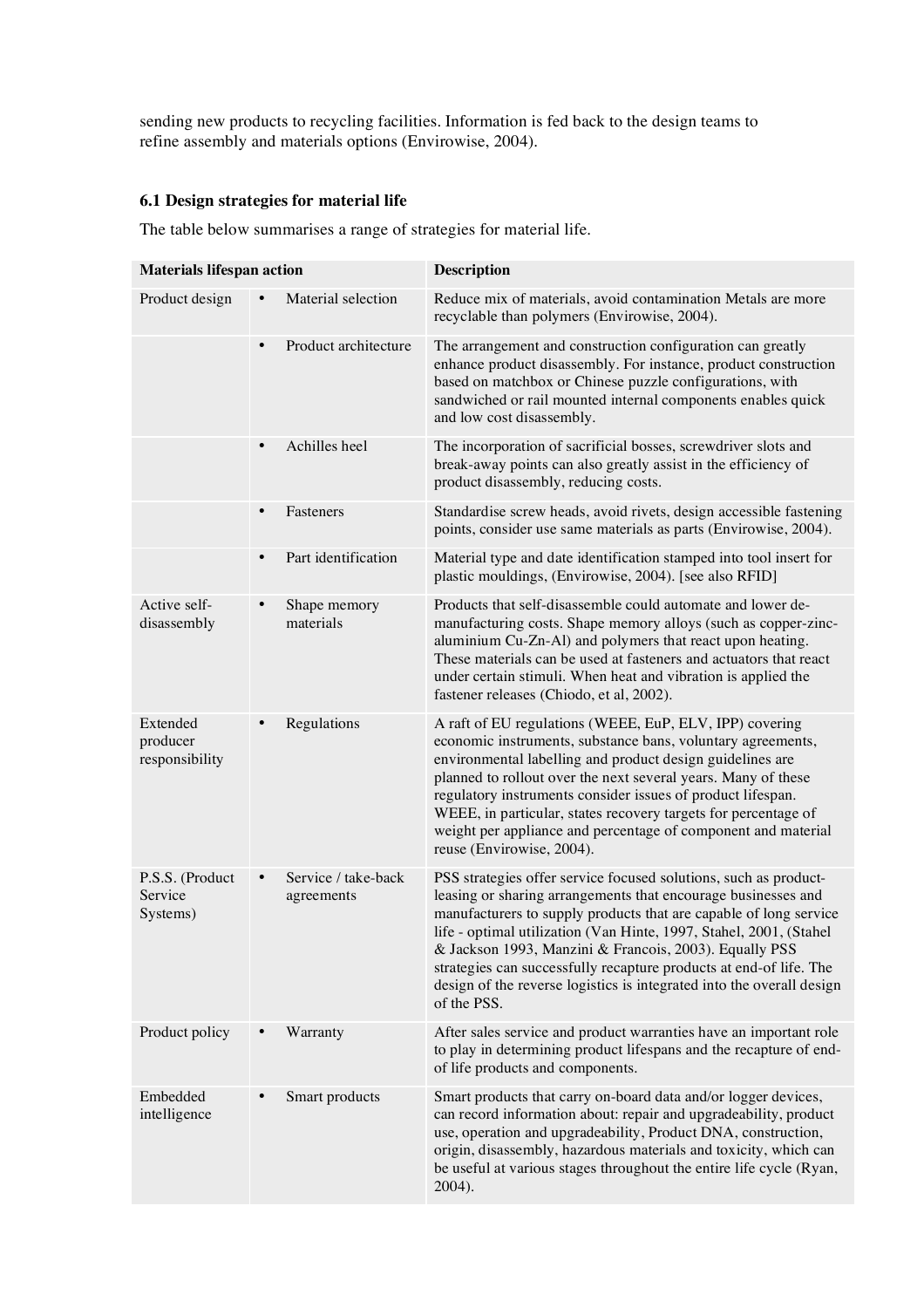|           | $\bullet$ | <b>REID</b>        | RFID technology can enable products to communicate specific<br>information at end-of-life to aid efficient recovery of materials<br>and components (Saar & Thomas 2002).                                                                                                                                                  |
|-----------|-----------|--------------------|---------------------------------------------------------------------------------------------------------------------------------------------------------------------------------------------------------------------------------------------------------------------------------------------------------------------------|
| Marketing | ٠         | Public procurement | The public sector accounts for $16\%$ of spending in the EU. If<br>institutional purchasing criteria included product lifespans, and<br>product take-back significant gains could be made in the field<br>(OECD cited in Ryan, 2004).                                                                                     |
| Pricing   |           | Pay as you throw   | "At present consumers are able to acquire and discard products<br>relatively cheaply because the costs of waste disposal are<br>externalised" (Cooper 2005) The Japanese Home Appliance<br>Recycling Law (April, 2001) introduced charges for disposal.<br>Hefty fines are imposed for non-compliance (Envirowise, 2004). |
|           | $\bullet$ | Deposit return     | Economic incentives could encourage product recovery at end-of-<br>life. A deposit paid at point of purchase could be refunded upon<br>delivery to collection points.                                                                                                                                                     |

# **7.0 Next steps**

Working with de-manufacturing facilities and material technologists, the next phase of this research will focus upon selecting, refining and testing de-manufacturing design solutions. A range of design solutions design will be documented with the aim of assisting design teams to consider products beyond the life cycle. It is envisaged that rather than developing prescriptive strategies and methods for designers to design for material life, that a more tacit approach is developed - that is more likely to engage a design audience.

# **8.0 Conclusion**

The complexity of technological change, consumer behaviour, markets and economic systems make current product lifespan actions unlikely to achieve widespread success. Designers have been identified as key in this debate but have limited power to effect change. By reframing product lifespans to also consider material life, new opportunities emerge for the designer. New alliances and expertise can be forged with the emergent de-manufacturing sector in the climate of increased regulation, shifts in global manufacturing and technological change. Design expertise in material lifespans works with rather than against patterns of consumption.

# **References**

Bayus, B,L (1988) Accelerating the Durable Replacement Cycle with Marketing Mix Variables. Journal of Product Innovation Management, Volume 5, September 1988

Chiodo, J.D, Jones, N, Billett, E.H, Harrison D. J (2002) Shape memory alloy actuators for active disassembly using smart materials of consumer electronic products. Materials and Design. Issue 23

Choice (2001) ABN (Australian Bureau of Statistics) cited in Choice, Australian Consumers Association

Cooper,T (2005b) Slower Consumption: Reflections on Product Life Spans and the Throwaway Society, Journal of Industrial Ecology, Vol. 9, Issues 1-2

Cooper, T & Mayers, K (2000) Prospects for household appliances. Halifax: Urban Mines

David, A (2005) Unwanted mobiles to get new lease of life, The Guardian. Saturday January 8, 2005